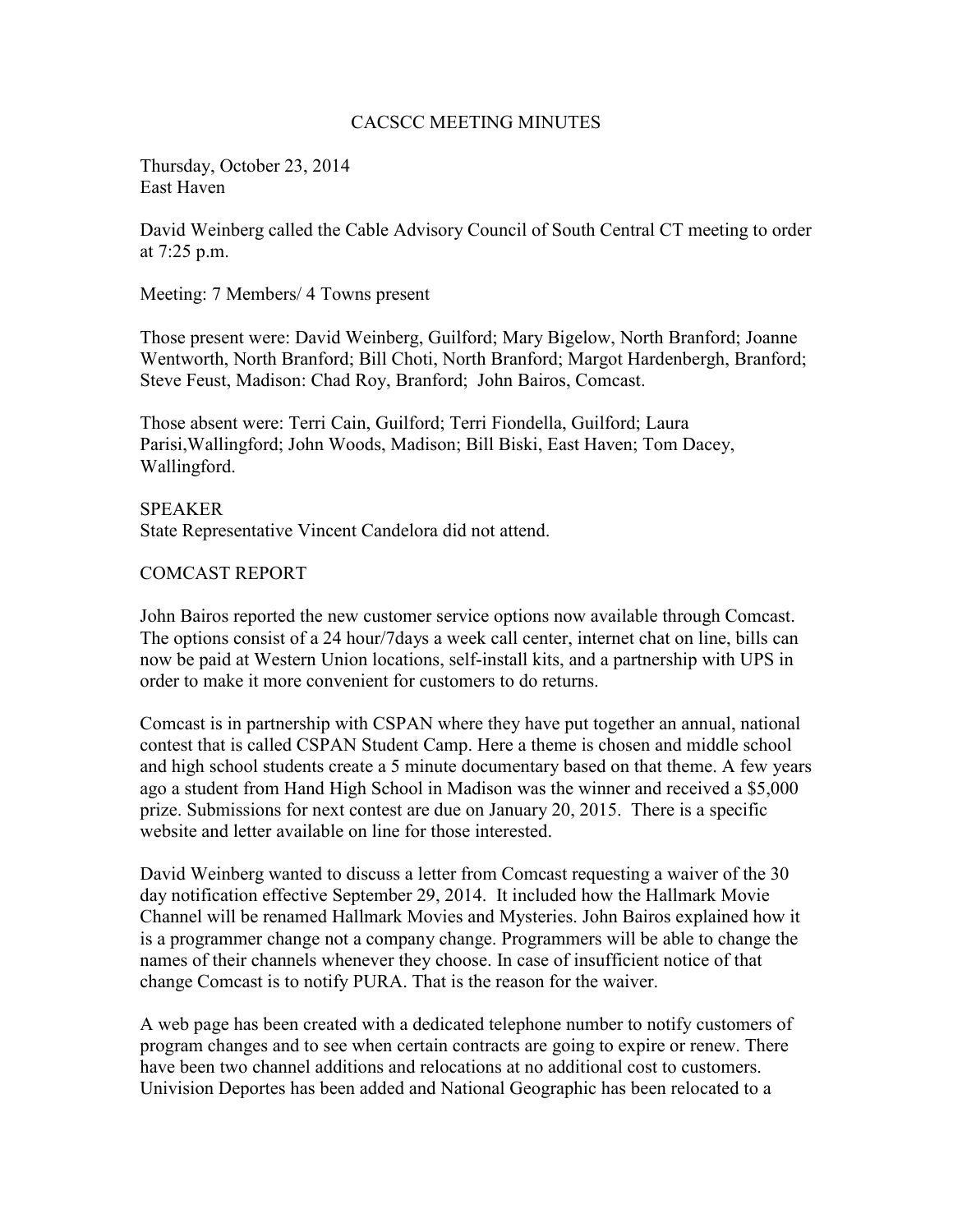lower tier making it more accessible to customers. The Hub Network is being re-branded as Discovery Family Channel and Xfinity 3D is being dropped.

Comcast is still transitioning customers with old packages that are no longer available to current packages. Comcast has told the state that the public is being notified of that transition.

# REVIEW OF MINUTES

David Weinberg entertained the members review of the minutes from the August meeting which lacked a quorum.

# CHAIRMAN'S REPORT

A motion was made by Steve Fuest, seconded by Margot Hardenbergh to accept the appointment of the new recording secretary, Denise Wentworth. All members approved the appointment.

David Weinberg discussed a phone call received from someone who was unhappy with the East Haven website. The person was informed that all meetings for Public Access are public and recommended they attend the next meeting to discuss their concerns. Reappointment letters were handed in, David Weinberg requested Guilford's letter. Chad will have to resubmit for Branford. He submitted it back in June, 2014 but council has no record.

# PEGPETIA STATUS

John Bairos informally heard funding will be available next year. Supposedly slated and CACSCC will receive funds.

# TREASURER'S REPORT

Due to lack of a quorum at the August 21, 2014 meeting, the July 2014 finance report was again submitted, by Treasurer Tom Dacey. It reads as follows:

Total Expenses: \$168.27 Total Deposits: \$1,170.00 Checking Balance: \$3,732.25 Interest on CD:  $6/30$ : .60  $7/31: .62$ CD Balance: \$14,659.40 Total Cash Reserve: \$18,391.65

The report for September 2014, submitted by Treasurer Tom Dacey, reads as follows: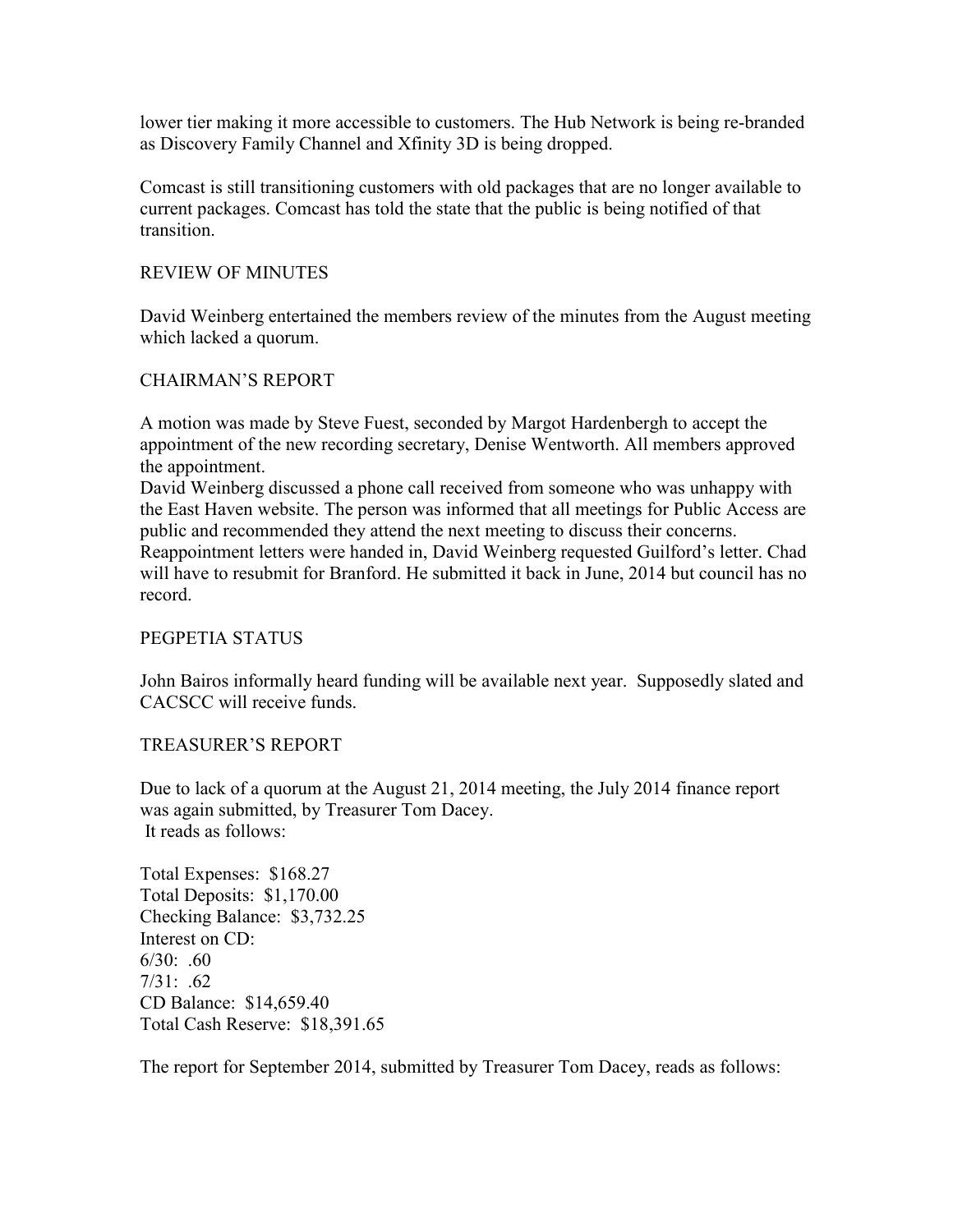Total Expenses: \$203.98 Recording Secretary: \$90.00 Postmaster: \$74.00 Website: (\$39.98) \$19.99 month Total Deposits: \$2,340.00 Checking Balance: \$5,868.27 Interest on CD: 8/31: .62 9/30: .60 CD Balance: \$14,660.62

The Council approved the Treasurer's reports.

Presentation of the 2014-2015 Budget, submitted by Treasurer Tom Dacey, was reviewed by the members. A motion was made by Chad Roy, seconded by Margot Hardenbergh. It was approved by the council and reads as follows:

05/14/2013 Comcast Funding: \$2,000.00 07/01/2013 Certificate of Deposit: \$14,651.58 Total Income: \$16,651.58

*Proposed Expenses for 2013-2014:* 

Recording Secretary for Year: \$540.00 Insurance Cost for Council: \$3,505.00 Alliance for Community Media Membership: \$575.00 Web Housing for the Year: \$240.00 PO Box: \$75.00 Secretary of the State: \$50.00 Total Expenses: \$4985.00

*Proposed Future Deposits for 2013-2014:* 

(Payments for Insurance)

EHTV: \$586.00 NHTV: \$586.00 BCTV: \$586.00 MADISON TV: \$586.00 TOTOKET TV: \$586.00 GCTV: \$586.00 Comcast Money 2014: \$2,000.00 Total Future Deposits: \$5,516.00

*Proposed Ending Balance for 2013-2014*: \$17,182.58 (Not including interest on CD)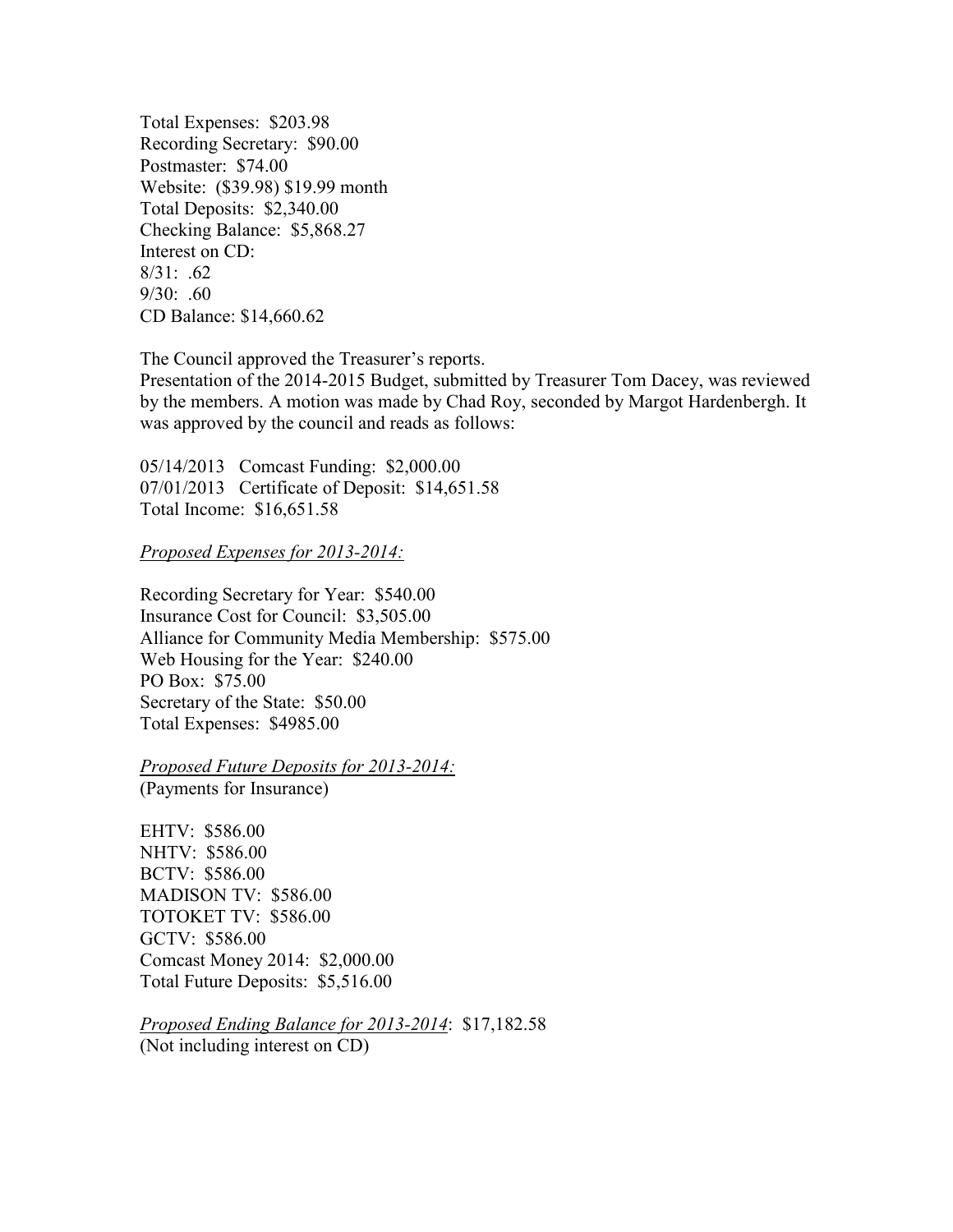# OLD BUSINESS

Steve Feust reported that the AT&T Council Report meeting got rescheduled for the following week. Reason being is that the following day from the original scheduled meeting was the takeover of AT&T by Frontier. A representative from Frontier will be present at the meeting and Steve will know more at that point. There wasn't much going on for AT&T as reported at the CACSCC August meeting. There was a gentleman at the last AT&T meeting that brought up a point that couldn't be formally discussed because of lack of a quorum. The point he brought up was that somewhere in the state there is an advisory council that is pushing PURA to change the rules about the public access funding requirements. It's only on the basic service for television and now with more people watching on the internet there is a fear that the funding is going to go "down the tubes". He has a proposal with PURA to change it so that any subscriber through any access has to pay the 63 cent monthly fee. Right now public access does not get funded through the internet, only television service. They will discuss more at next meeting. The other big issue to be discussed will be the AT&T /Frontier change. All public access stations should have received a letter from Frontier about the money that is going to start next quarter. The last check from AT&T was received in October. Next check will be from Frontier.

# NEW BUSINESS

There has been a proposal and discussion for many months to take some of the excess funds and subsidize the towns' insurance payments. The cost for each town (besides Wallingford) is \$600.00 per year. Initial amount discussed to subsidize each town was \$100.00 still leaving plenty of money in reserve. A motion was made by Steve Fuest, seconded by Margot Hardenbergh to subsidize each town \$300.00 for the year 2015 and that this amount will be revisited each year after that. All members voted aye.

# OTHER BUSINESS

No other business to discuss.

# TOWN REPORTS

Madison: Steve Feust mentioned how the Hand football games are being streamed live on the internet. They bought a new editing system with WPremier that will be getting installed and \$20,000 was approved to go toward purchases to upgrade studio.

Branford: Chad Roy reported nothing much going on other than Board of Ed meetings.

North Branford: Mary Bigelow mentioned that Channel 19 is still running graduation program.